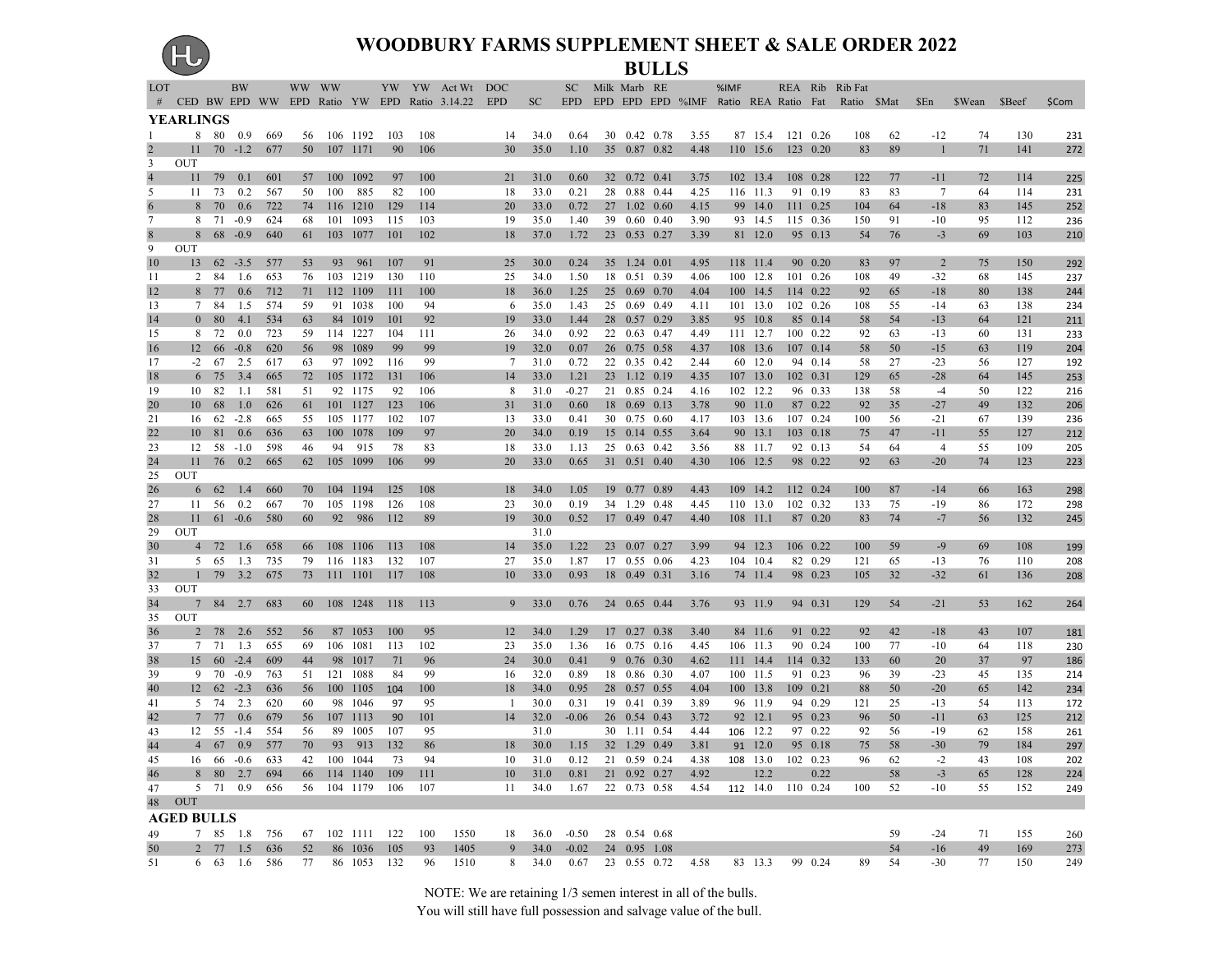#### REGISTERED OPEN HEIFERS

|      |                |           | <b>BW</b>  |           | <b>WW</b>  | WW    |     | YW         | YW    | DOC        | <b>SC</b>  | Milk       | Marb             | <b>RE</b>   |       |       |        |        |       |
|------|----------------|-----------|------------|-----------|------------|-------|-----|------------|-------|------------|------------|------------|------------------|-------------|-------|-------|--------|--------|-------|
| LOT# | <b>CED</b>     | <b>BW</b> | <b>EPD</b> | <b>WW</b> | <b>EPD</b> | Ratio | YW  | <b>EPD</b> | Ratio | <b>EPD</b> | <b>EPD</b> | <b>EPD</b> | <b>EPD</b>       | <b>EPD</b>  | \$Mat | \$En  | \$Wean | \$Beef | \$Com |
| 52   | 12             | 60        | $-2.4$     | 563       | 53         | 100   | 806 | 99         | 98    |            |            | 29         |                  |             | 76    | $-11$ | 60     |        |       |
| 53   | 8              | 70        | 0.7        | 532       | 63         | 94    | 846 | 118        | 103   |            |            | 25         |                  |             | 74    | $-16$ | 60     |        |       |
| 54   | 6              | 76        | 2.9        | 501       | 54         | 89    | 759 | 102        | 91    | 13         | 0.54       | 27         | 1.1              | 0.7         | 56    | -11   | 49     | 164    | 269   |
| 55   | 14             | 60        | $-0.7$     | 505       | 42         | 89    | 726 | 70         | 87    | 11         | 0.07       | 29         | 0.77             | 0.38        | 60    | 10    | 57     | 104    | 195   |
| 56   | 7              | 64        | 1.5        | 500       | 54         | 88    | 783 | 98         | 93    |            |            | 18         |                  |             | 68    | $-7$  | 43     |        |       |
| 57   | 14             | 57        | $-1.8$     | 503       | 56         | 89    | 799 | 107        | 99    | 27         | $-0.05$    | 31         |                  | $0.8$ 0.71  | 80    | 3     | 74     | 141    | 263   |
| 58   | 8              | 60        | 0.8        | 471       | 48         | 105   | 729 | 74         | 100   | 17         | 0.51       | 24         | 0.62             | 0.18        | 52    | $-4$  | 53     | 112    | 197   |
| 59   | 9              | 59        | $-0.1$     | 492       | 44         | 87    | 674 | 87         | 84    | 16         | 1.05       | 36         | 0.73             | 0.35        | 49    | $-18$ | 56     | 130    | 218   |
| 60   | 14             | 58        | $-2.1$     | 575       | 52         | 102   | 801 | 98         | 96    | 19         | $-0.44$    | 24         | 0.9 <sup>°</sup> | 0.53        | 66    | $-8$  | 58     | 152    | 263   |
| 61   | 4              | 66        | 2.4        | 543       | 57         | 110   | 669 | 91         | 100   | 13         | 0.58       | 9          | 0.67             | $-0$        | 31    | $-7$  | 37     | 114    | 179   |
| 62   | 2              | 57        | 1.8        | 615       | 79         | 109   | 742 | 131        |       | 12         | 0.45       | 24         | 0.47             | 0.56        | 55    | $-29$ | 82     | 142    | 239   |
| 63   | $\overline{4}$ | 76        | 2.5        | 625       | 66         | 111   | 891 | 121        | 109   | 17         | 0.26       | 29         | 0.63             | 0.45        | 50    | $-24$ | 65     | 145    | 238   |
| 64   | 5.             | 60        | 0.1        | 579       | 53         | 102   | 728 | 81         |       | 23         | 1.1        | 25         | 0.68             | 0.30        | 65    | $-3$  | 62     | 108    | 205   |
| 65   | $\theta$       | 70        | 1.6        | 541       | 52         | 96    | 906 | 87         | 109   | 23         | $-0.12$    | 27         | 0.71             | 0.22        | 44    | $-16$ | 56     | 117    | 196   |
| 66   | 2              | 77        | 2          | 580       | 58         | 103   | 742 | 94         |       | 6          | 0.28       | 28         | 0.88             | 0.64        | 63    | $-8$  | 66     | 137    | 241   |
| 67   | 4              | 70        | 2.3        | 529       | 61         | 94    | 799 | 108        | 96    | 26         | 0.8        | 18         | 0.09             | 0.86        | 72    | $-8$  | 53     | 103    | 206   |
| 68   |                | 73        | 0.6        | 543       | 59         | 96    | 769 | 108        | 94    |            |            | 28         |                  |             | 58    | $-13$ | 61     |        |       |
| 69   | 3              | 76        | 2.1        | 556       | 72         | 98    | 786 | 120        | 96    | 30         | 1.4        | 19         | 0.5              | 0.64        | 73    | $-16$ | 68     | 108    | 213   |
| 70   | 18             | 63        | $\Omega$   | 496       | 47         | 88    | 624 | 81         |       | 18         | $-0.18$    | 32         |                  | $0.77$ 0.56 | 79    | 3     | 63     | 131    | 249   |

#### COMMERCIAL OPEN HEIFERS

The commercial heifers come from the heart of our commercial herd. They were weaned in October, had two rounds of Bovi-Shield Gold 5 and 7-way blackleg vaccine and were poured with Ivermectin. They were all palpated on March 8 and determined to be open and ready to breed. All Woodbury bulls and heifers are tested BVD-PI Negative.

\*\*There is no Lot 79, she is OUT

| <b>PEN 14</b> | 73 | 84 | 87 | 101 |     | <b>BLACK BALDIES</b> |
|---------------|----|----|----|-----|-----|----------------------|
| <b>PEN 15</b> | 76 | 86 | 90 | 106 |     | <b>BLACK BALDIES</b> |
| <b>PEN 16</b> | 71 | 75 | 81 | 91  | 99  |                      |
| <b>PEN 17</b> | 72 | 74 | 89 | 102 | 105 |                      |
| <b>PEN 18</b> | 80 | 83 | 95 | 96  |     |                      |
| <b>PEN 19</b> | 85 | 92 | 97 | 100 | 104 |                      |
| <b>PEN 20</b> | 77 | 88 | 93 | 94  | 108 |                      |
| <b>PEN 21</b> | 78 | 82 | 98 | 103 | 107 |                      |
|               |    |    |    |     |     |                      |

### COMMERCIAL PAIRS

|               |     |      |           | Woodbury Farms | Anderson Ranch |             |           |  |        |            |        |
|---------------|-----|------|-----------|----------------|----------------|-------------|-----------|--|--------|------------|--------|
| <b>PEN 22</b> | Sex | Calf | Birthdate | <b>PEN 23</b>  |                | Calf<br>Sex | Birthdate |  | PEN    | <b>PEN</b> | PEN    |
| Lot # $109$   | B   |      | 2/10/2022 | Lot $#$        |                | Н           | 2/11/2022 |  | 24     | 25         | 26     |
| 110           | B   |      | 2/10/2022 |                | 114            | H           | 2/12/2022 |  | 5 Pair | 5 Pair     | 5 Pair |
| 111           | B   |      | 2/14/2022 |                | 115            | H           | 2/12/2022 |  |        |            |        |
| 112           | B   |      | 3/7/2022  |                | 116            | Н           | 2/15/2022 |  |        |            |        |